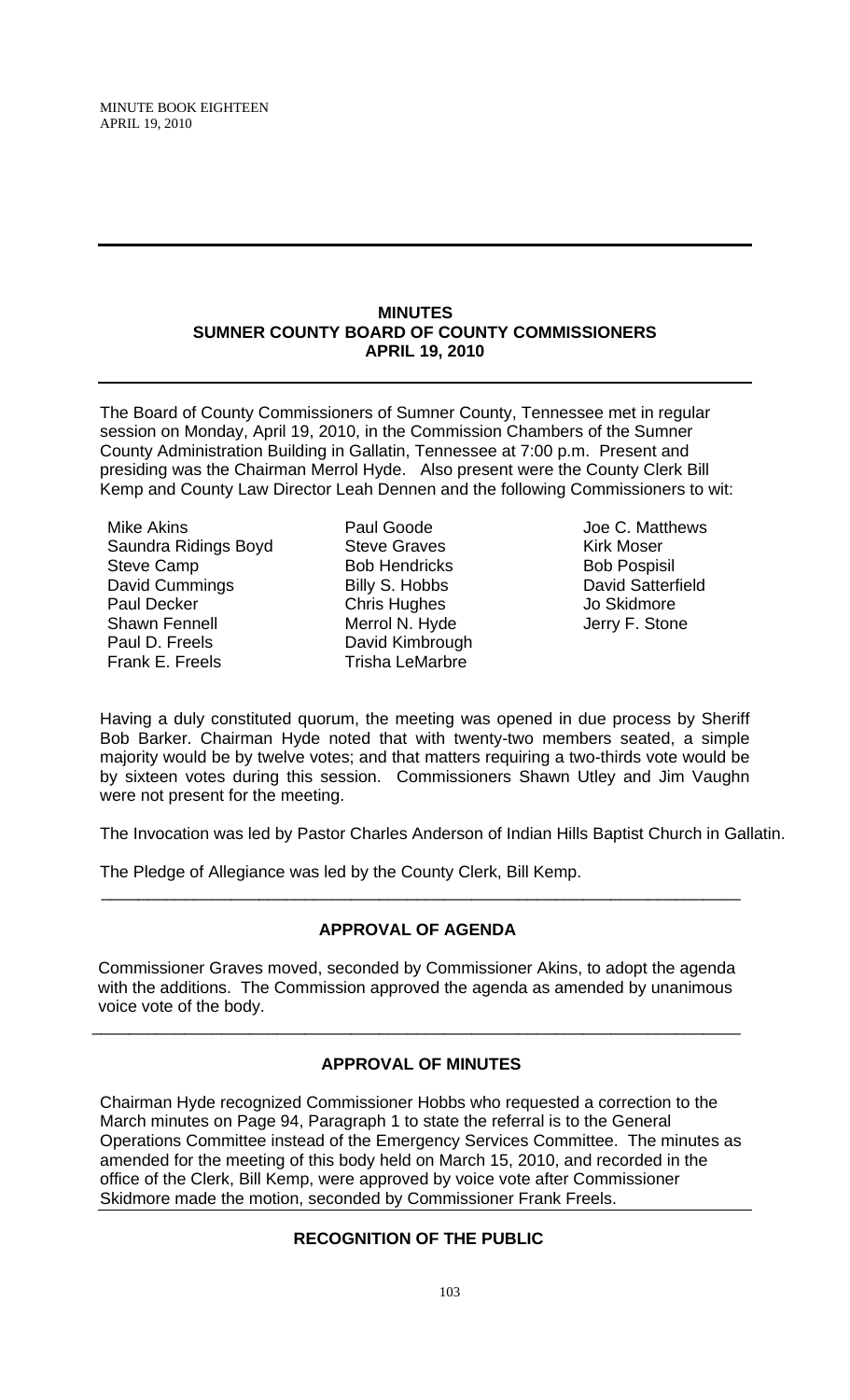Chairman Hyde opened the floor to allow the public to speak concerning any matter on the agenda.

With no one wishing to speak, recognition of the public was closed.

# **REPORT OF THE CHAIR**

\_\_\_\_\_\_\_\_\_\_\_\_\_\_\_\_\_\_\_\_\_\_\_\_\_\_\_\_\_\_\_\_\_\_\_\_\_\_\_\_\_\_\_\_\_\_\_\_\_\_\_\_\_\_\_\_\_\_\_\_\_\_\_\_\_\_\_\_\_

Commissioner Goode read the following resolution into the record:

### **A RESOLUTION HONORING THE MERROL HYDE MAGNET SCHOOL SPEECH TEAM AND TEACHER COURTNEY SPEARS**

 **WHEREAS,** the Merrol Hyde Magnet School Speech Team won first place at the 2010 Tennessee High School Speech and Drama League District 2 Tournament, with the students placing first place in seven of the tournaments' 14 events, claiming second place in four others; and 15 students qualifying for the state tournament in April as a result of their finish at the district tournament; and

**WHEREAS,** the Merrol Hyde Magnet School Speech Team, lead by theater teacher Courtney Spears, excelled with the following students placing first in their event Joey Meyer, Christie Thiessen, Jessica Hall, Amanda Gilbert, Jared Queen, Toni Hamilton, and Tucker Cowden, and other winners included: Zach Young, Spencer Dyer, Ashley Skow, Carol Miselem, Katie McVey, Emma Kate Mantlo, Jimmy Paul, Kaitlin Carter, Geoffrey Pears, Wendloyn Ebbert, Brandon McAndrew, Tori Thiessen, Ashley McGall, Jessica Ferrell, Taylor Holcraft, Will Butterworth, Hayley Goldman, Jordan Pitt, and Michael Franier who all are to be commended for their diligent effort, hard work and accomplishments which have brought honor not only to themselves but to their school and this county; and

**WHEREAS,** the Merrol Hyde Magnet Speech team's One Act Play placed third place in the tournament's One Act Competition and overall, the team took home 22 trophies; and

**WHEREAS,** the win by Merrol Hyde Magnet School marks the first time in 17 years any team has beaten Dickson County High School at the district speech tournament.

**NOW, THEREFORE BE IT RESOLVED** by the Sumner County Board of County Commissioners meeting in regular session on this the  $19<sup>th</sup>$  day of April, 2010, that this body does hereby congratulate the Merrol Hyde Magnet School Speech Team and teacher Courtney Spears for their outstanding achievements; and

**BE IT FURTHER RESOLVED** that this resolution is to be spread on the minutes of this body and the Clerk is to furnish a copy of this resolution to the Merrol Hyde Magnet School Speech Team and teacher Courtney Spears.

\_\_\_\_\_\_\_\_\_\_\_\_\_\_\_\_\_\_\_\_\_\_\_\_\_\_\_\_\_\_\_\_\_\_\_\_\_\_\_\_\_\_\_\_\_\_\_\_\_\_\_\_\_\_\_\_\_\_\_\_\_\_\_\_

Upon motion of Commissioner Goode, seconded by Commissioner LeMarbre, the Commission voted to approve the resolution honoring the Merrol Hyde Magnet School Speech Team.

**\_\_\_\_\_\_\_\_\_\_\_\_\_\_\_\_\_\_\_\_\_\_\_\_\_\_\_\_\_\_\_\_\_\_\_\_\_\_\_\_\_\_\_\_\_\_\_\_\_\_\_\_\_\_\_\_\_\_\_\_\_\_\_\_\_**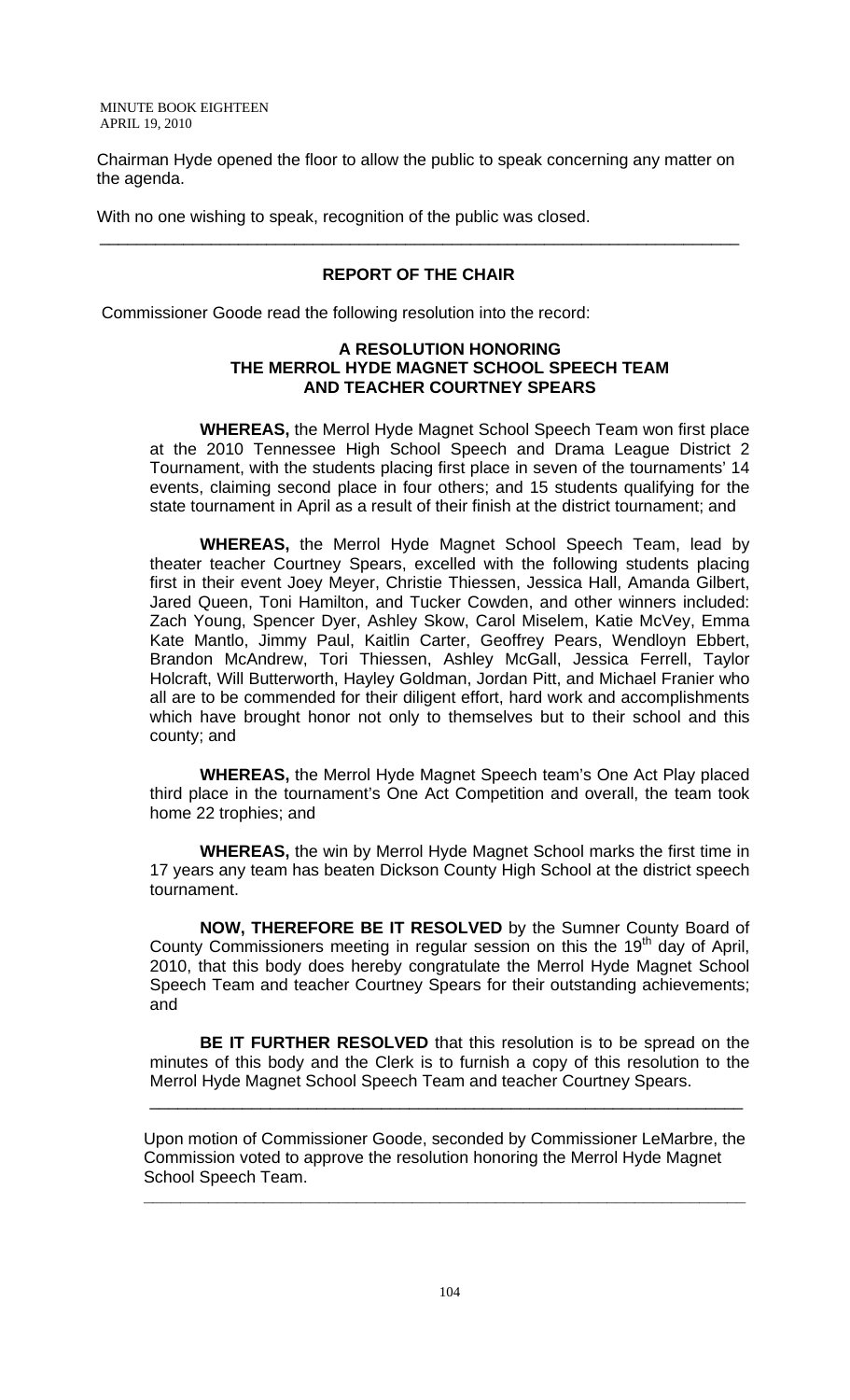County Executive Anthony Holt introduced the following resolution:

### **A RESOLUTION HONORING MRS. BETTY MAYBERRY AS CATHOLIC SCHOOL TEACHER OF THE YEAR**

 **WHEREAS,** Mrs. Betty Mayberry, who has taught at Pope John Paul II High School for the last eight years was recently selected as the Catholic School Teacher of the Year; and

**WHEREAS,** Mrs. Betty Mayberry retired "early" from Gallatin High School after public teaching for twenty-five years to accept a job in a new, untried Catholic High School; and

**WHEREAS,** Betty Mayberry is a person whose dedication, commitment, self-sacrifice and kindness to everyone represents the heart of Catholic Education; and

**WHEREAS,** Betty Mayberry has designed or implemented math programs, created in-service activities for the county, help develop standards in Math and Graphing Functions and made countless presentations at national events and been awarded numerous awards for teaching math and science; and served as the President of Tennessee Mathematics Teachers Association, as well as the National Council for Presidential Awardees.

**NOW, THEREFORE BE IT RESOLVED** by the Sumner County Board of County Commissioners meeting in regular session on this the  $19<sup>th</sup>$  day of April, 2010, that this body hereby congratulates and commends Mrs. Betty Mayberry for her dedication and outstanding service to the youth of our county and for her recognition as the Catholic School Teacher of the Year Award; and

**BE IT FURTHER RESOLVED** that this resolution is to be spread on the minutes of this body and the Clerk is to provide a copy of this resolution to Mrs. Betty Mayberry.

\_\_\_\_\_\_\_\_\_\_\_\_\_\_\_\_\_\_\_\_\_\_\_\_\_\_\_\_\_\_\_\_\_\_\_\_\_\_\_\_\_\_\_\_\_\_\_\_\_\_\_\_\_\_\_\_\_\_\_\_\_\_\_\_

Upon motion of Commissioner Hendricks, seconded by Commissioner Pospisil, the Commission voted to approve the resolution honoring Mrs. Mayberry.

**\_\_\_\_\_\_\_\_\_\_\_\_\_\_\_\_\_\_\_\_\_\_\_\_\_\_\_\_\_\_\_\_\_\_\_\_\_\_\_\_\_\_\_\_\_\_\_\_\_\_\_\_\_\_\_\_\_\_\_\_\_\_\_\_\_** 

Chairman Hyde introduced the following resolution:

### **A RESOLUTION HONORING MRS. ANNELLE "JUDY" BAGGETT**

 **WHEREAS,** Mrs. Annelle "Judy" Baggett, has been an employee of the Gallatin Public Library for nineteen years; and

**WHEREAS,** Mrs. Baggett through her dedication as a librarian, has made a valuable contribution to the patrons of the library during her many years of service; and

**WHEREAS**, Mrs. Baggett's commitment to her work as a librarian should be recognized and commended;

**NOW, THEREFORE, BE IT RESOLVED** by the Sumner County Board of County Commissioners meeting in regular session on this the  $19<sup>th</sup>$  day of April, 2010, that this body expresses its appreciation and sincere gratitude for the many years of service and dedication of Annelle "Judy" Baggett to the Gallatin Public Library and to Sumner County; and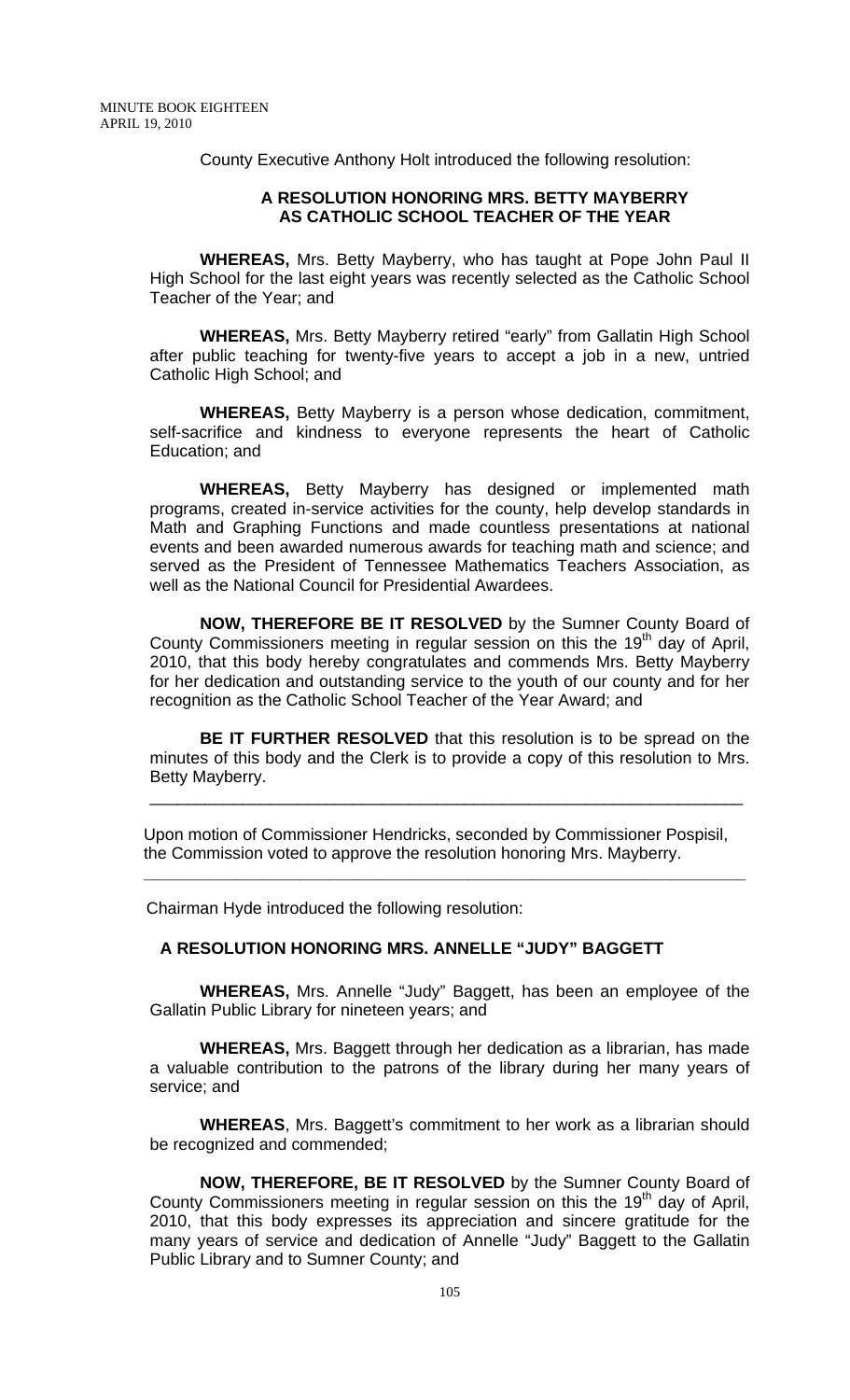**BE IT FURTHER RESOLVED** that this resolution is to be read and entered on the minutes of this body so as to make it a permanent part of the records of this body and the Clerk is hereby directed to furnish a copy of this resolution to Mrs. Annelle "Judy" Baggett.

\_\_\_\_\_\_\_\_\_\_\_\_\_\_\_\_\_\_\_\_\_\_\_\_\_\_\_\_\_\_\_\_\_\_\_\_\_\_\_\_\_\_\_\_\_\_\_\_\_\_\_\_\_\_\_\_\_\_\_\_\_\_\_\_

Upon motion of Commissioner Hughes, seconded by Commissioner Goode, the Commission voted to approve the resolution honoring Mrs. Baggett.

**\_\_\_\_\_\_\_\_\_\_\_\_\_\_\_\_\_\_\_\_\_\_\_\_\_\_\_\_\_\_\_\_\_\_\_\_\_\_\_\_\_\_\_\_\_\_\_\_\_\_\_\_\_\_\_\_\_\_\_\_\_\_\_\_\_** 

Commissioner Graves read the following resolution into the record:

#### **A RESOLUTION HONORING MRS. DEB SPERO**

**WHEREAS,** for the past 25 years Mrs. Deb Spero has been making a difference in Bethpage, Middle Tennessee by being one out of about 1,100 weather cooperative weather observers in the country; and

**WHEREAS,** Mrs. Spero was honored recently by Representative Bart Gordon, who presented her with the John Campanius Holm Award, which was named after the first weather observer on record, back in 1644; and

**WHEREAS,** everyday at 7:00 a.m., Deb Spero takes a look at the weather data that is fed from the temperature sensor right into her living room and sends data to the National Weather Service; and

**WHEREAS,** Mrs. Deb Spero is also active in the community, especially with Girl Scouts, where she's been a leader for 14 years.

**NOW, THEREFORE, BE IT RESOLVED** by the Sumner County Board of County Commissioners meeting in regular session on this the  $19<sup>th</sup>$  day of April, 2010, that this body does hereby expresses its appreciation for the many years of service and dedication of Mrs. Deb Spero and this body urges all the citizens of Sumner County to acknowledge the accomplishments and contributions made by Mrs. Deb Spero to our county; and

**BE IT FURTHER RESOLVED** that this resolution is to be read and entered on the minutes of this body so as to make it a permanent part of the records of this body and the Clerk is hereby directed to furnish a copy of this resolution to Mrs. Deb Spero.

Upon motion of Commissioner Graves, seconded by Commissioner Matthews, the Commission voted to approve the resolution honoring Mrs. Deb Spero.

**\_\_\_\_\_\_\_\_\_\_\_\_\_\_\_\_\_\_\_\_\_\_\_\_\_\_\_\_\_\_\_\_\_\_\_\_\_\_\_\_\_\_\_\_\_\_\_\_\_\_\_\_\_\_\_\_\_\_\_\_\_\_\_\_\_** 

\_\_\_\_\_\_\_\_\_\_\_\_\_\_\_\_\_\_\_\_\_\_\_\_\_\_\_\_\_\_\_\_\_\_\_\_\_\_\_\_\_\_\_\_\_\_\_\_\_\_\_\_\_\_\_\_\_\_\_\_\_\_\_\_

## **REPORT FROM COUNTY OFFICIALS**

 By motion of Commissioner Frank Freels, seconded by Commissioner Pospisil, the commissioners approved unanimously the filing as received of the following reports: County Investments, County General Fund, County Debt Service Fund, County Highway Fund, County Capital Outlay Fund, School General Purpose Fund, School Federal Projects Fund, School Food Service Fund, Employee Health Insurance Trust Fund, Employee Dental Insurance Trust Fund, Casualty Insurance Trust Fund, County Trustee Funds, Special Reports: County Dental Insurance Claim Payments, County Health Insurance Claim Payments, County Property Tax Collections, County EMS Billing/Collections/Balances, County Sales Tax Collections, County Wheel Tax Collections, County Tax Rates/Property Values and County School Loan Program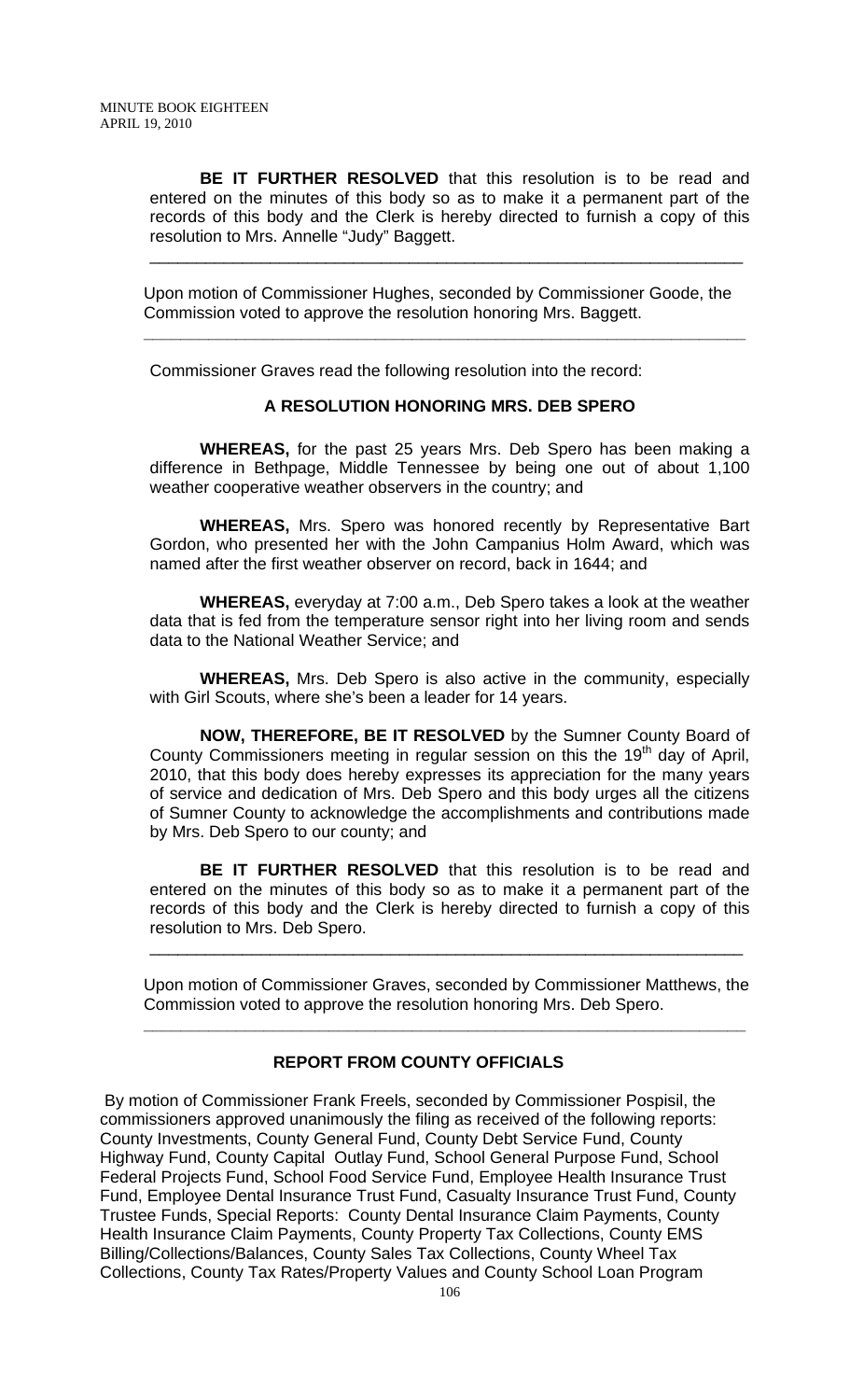Rates. Approval of the filing of these records does not certify to the accuracy of the documents.

Chairman Hyde introduced the following resolution:

### **1004-NOT A RESOLUTION TO APPROVE AND ACCEPT APPLICATIONS FOR NOTARY PUBLIC POSITIONS AND PERSONAL SURETY GUARANTORS**

 **WHEREAS,** according to the law of the State of Tennessee, an individual must apply for the office of notary public in the county of residence, or of their principal place of business; and

 **WHEREAS**, state statute requires personal sureties making bonds for Notaries publics to be approved by the Sumner County Commission; and

 **WHEREAS,** said applicant must be approved by the County Commission assembled; and

 **WHEREAS,** Bill Kemp, Sumner County Clerk, has certified according to the records of his office that the persons named on the attached listing labeled "SUMNER COUNTY NOTARY PUBLIC APPLICATIONS and SURETY GUARANTORS" have duly applied for the positions so sought; and

#### **BE IT FURTHER RESOLVED THAT THIS TAKE EFFECT FROM AND AFTER PASSAGE. –––––––––––––––––––––––––––––––––––––––––––––––––––––––––**

### **NOTARIES PUBLIC**

ANGELL, JULIE MARIE BARTLETT, DANA NICOLE BOWERMAN, JANEAN ANNE CARTER, LISA CLAIRE CASTLE, AUGUSTA BEGGS CHAPMAN, MARGARET M COLLIER, JULIE W COPELAND, MELINDA CRAIGHEAD, SASHA RENEE DANIEL, KATHI DEGLOPPER DYE, SUSAN TUCK EVANS, E FAYE FLY, RANDALL LEE FULBRIGHT, BETSY DARLENE GIRALDO, RAPHAEL GRACE, MARY ELLEN GRAVES, STEVEN ALLEN HAMM, SHERRY ANN HAWKINS, JAMES BARRETT HINKLE, AMY SHEREE HUGHES, TASKA LEILANI JENNINGS, DONNA RUTH KEE, DOUGLAS EUGENE KIMES, BARBARA J KINGSBURY, CARMEN ANN

LAROY, KIMBERLY MICHELLE LEONARD, JANICE LIKENS, VIRGINIA CAROL LYLES, DEBORAH JENKINS MANSFIELD, RHONDA CAROL MARTIN, JANET MARIE MCDOLE, LORI DESHEA MORRIS, TAMMY RENEE MURPHY, JASMINE SWANER MUSGROVE, KAREN JEAN RAMSEY, ANGELA A. REID, CINDY D RICHARDSON, RAGENA SILVA, ANN ELISABETH SIMPSON, SHERRY SMITH, ROGER L STANLEY, SANDRA LYNN SULLIVAN, DOLLY J TROUTT, MEGAN NICOLE TROUTT, GLENDA RENEE VENTRESS, JAMES EDWARD VILLARREAL, REYNA MARISA VINCENT, CONITA WEBSTER, SHAWN MARIE YOUNGMAN, JASON PETER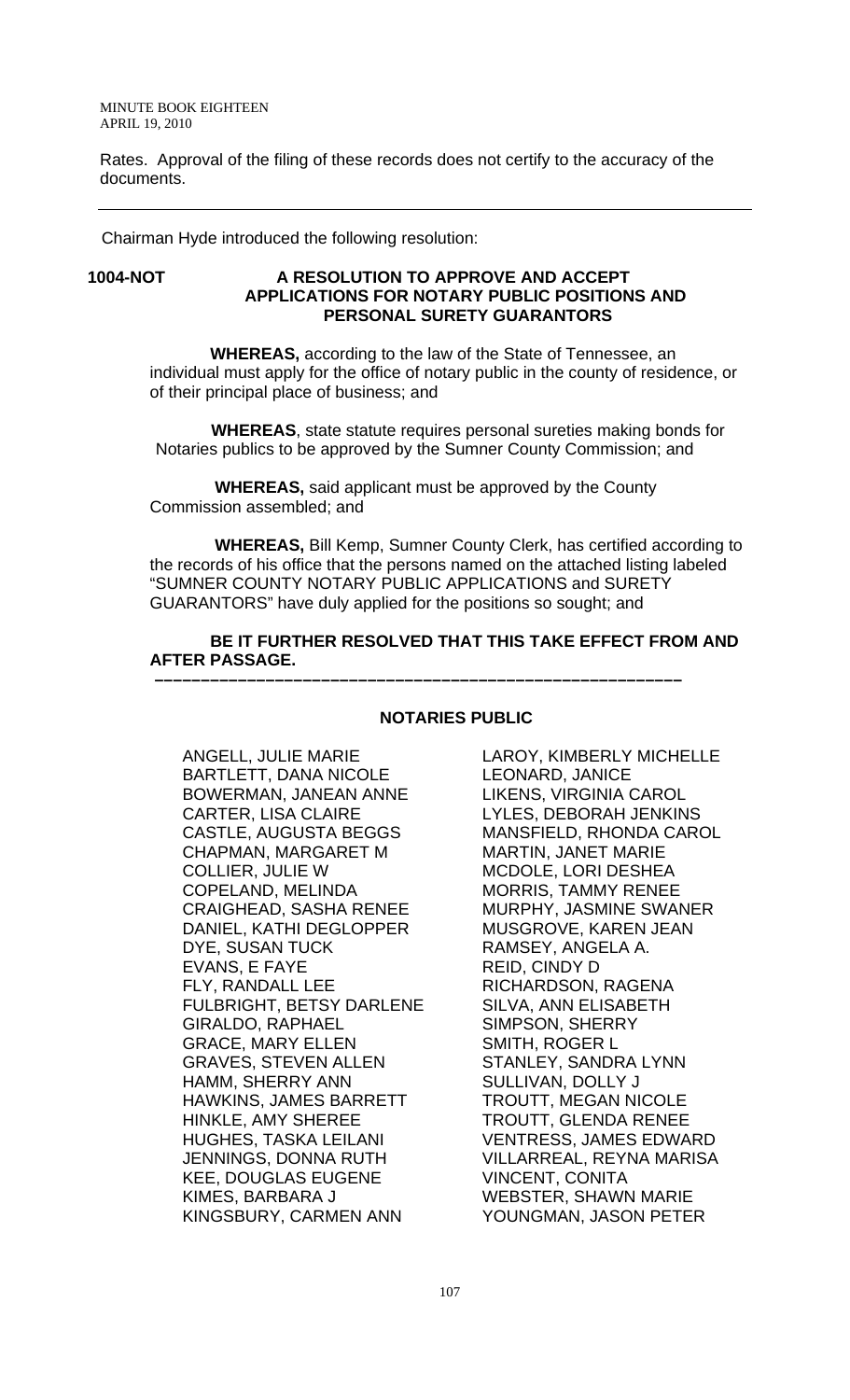Upon motion of Commissioner Skidmore, seconded by Commissioner Hendricks, the Commission voted to approve the Notaries Public in the following manner:

| Akins        |   | Cummings         |   | Satterfield  |        |          |
|--------------|---|------------------|---|--------------|--------|----------|
| F. Freels    |   | <b>Matthews</b>  | Y | <b>Boyd</b>  | Y      |          |
| Camp         |   | <b>Hendricks</b> | Y | LeMarbre     | Y      |          |
| Moser        |   | <b>Decker</b>    | Y | Hyde         | Y      |          |
| Hughes       | Y | Kimbrough        | Y | Goode        | Y      |          |
| Skidmore     | Y | P. Freels        |   | <b>Stone</b> | Α      |          |
| <b>Hobbs</b> |   | Pospisil         |   |              |        |          |
| 1004-NOTARY  |   | Yes: 19          |   | No: 0        | Abs: 1 | 07:18 PM |

 Chairman Hyde declared the election of Notaries Public by the body. \_\_\_\_\_\_\_\_\_\_\_\_\_\_\_\_\_\_\_\_\_\_\_\_\_\_\_\_\_\_\_\_\_\_\_\_\_\_\_\_\_\_\_\_\_\_\_\_\_\_\_\_\_\_\_\_\_\_\_\_\_\_\_\_\_\_\_\_\_\_\_\_\_\_\_

# **COMMITTEE ON COMMITTEES**

Commissioner LeMarbre brought forth the recommendation of the Committee on Committees to approve the following re-appointments to the Board of Equalization: Don Spitters, Michelle Haynes, Terry Nichols, Richard Cummings and James Ramsey. Commissioner LeMarbre moved for approval and was seconded by Commissioner Pospisil to approve the reappointments. The motion carried by unanimous voice vote of the body.

Commissioner LeMarbre announced the next month's appointments to the Solid Waste Board to fill the expiring term of Ricky Goats and Mark Bristol.

\_\_\_\_\_\_\_\_\_\_\_\_\_\_\_\_\_\_\_\_\_\_\_\_\_\_\_\_\_\_\_\_\_\_\_\_\_\_\_\_\_\_\_\_\_\_\_\_\_\_\_\_\_\_\_\_\_\_\_\_\_\_\_\_\_\_\_\_\_\_\_\_\_\_\_

\_\_\_\_\_\_\_\_\_\_\_\_\_\_\_\_\_\_\_\_\_\_\_\_\_\_\_\_\_\_\_\_\_\_\_\_\_\_\_\_\_\_\_\_\_\_\_\_\_\_\_\_\_\_\_\_\_\_\_\_\_\_\_\_\_\_\_\_\_\_\_\_\_\_\_

# **HIGHWAY COMMISSION**

There was no report from the Highway Commission.

# **EDUCATION COMMITTEE**

**\_\_\_\_\_\_\_\_\_\_\_\_\_\_\_\_\_\_\_\_\_\_\_\_\_\_\_\_\_\_\_\_\_\_\_\_\_\_\_\_\_\_\_\_\_\_\_\_\_\_\_\_\_\_\_\_\_\_\_\_\_\_\_\_\_\_\_\_\_** 

 Commissioner Decker reported that the business conducted in the Education Committee appears under the Budget Committee report.

# **GENERAL OPERATIONS COMMITTEE**

**\_\_\_\_\_\_\_\_\_\_\_\_\_\_\_\_\_\_\_\_\_\_\_\_\_\_\_\_\_\_\_\_\_\_\_\_\_\_\_\_\_\_\_\_\_\_\_\_\_\_\_\_\_\_\_\_\_\_\_\_\_\_\_\_\_\_\_\_\_** 

 Commissioner Hughes reported that the Animal Control Facility bids were rejected because they were over the \$1.2 million budgeted for the project. The specs are being reviewed and re-bid. He also reported on the impending auction of the Old Archives Building.

# **EMERGENCY SERVICES COMMITTEE**

**\_\_\_\_\_\_\_\_\_\_\_\_\_\_\_\_\_\_\_\_\_\_\_\_\_\_\_\_\_\_\_\_\_\_\_\_\_\_\_\_\_\_\_\_\_\_\_\_\_\_\_\_\_\_\_\_\_\_\_\_\_\_\_\_\_\_\_\_\_** 

 Commissioner Akins introduced the following resolution and moved for approval. Commissioner Goode seconded the motion.

### **1004-01 A RESOLUTION RE-ADOPTING THE SUMNER COUNTY MULTI-JURISDICTIONAL HAZARD MITIGATION PLAN**

**WHEREAS,** Sumner County recognizes the threat that natural hazards pose to people and property; and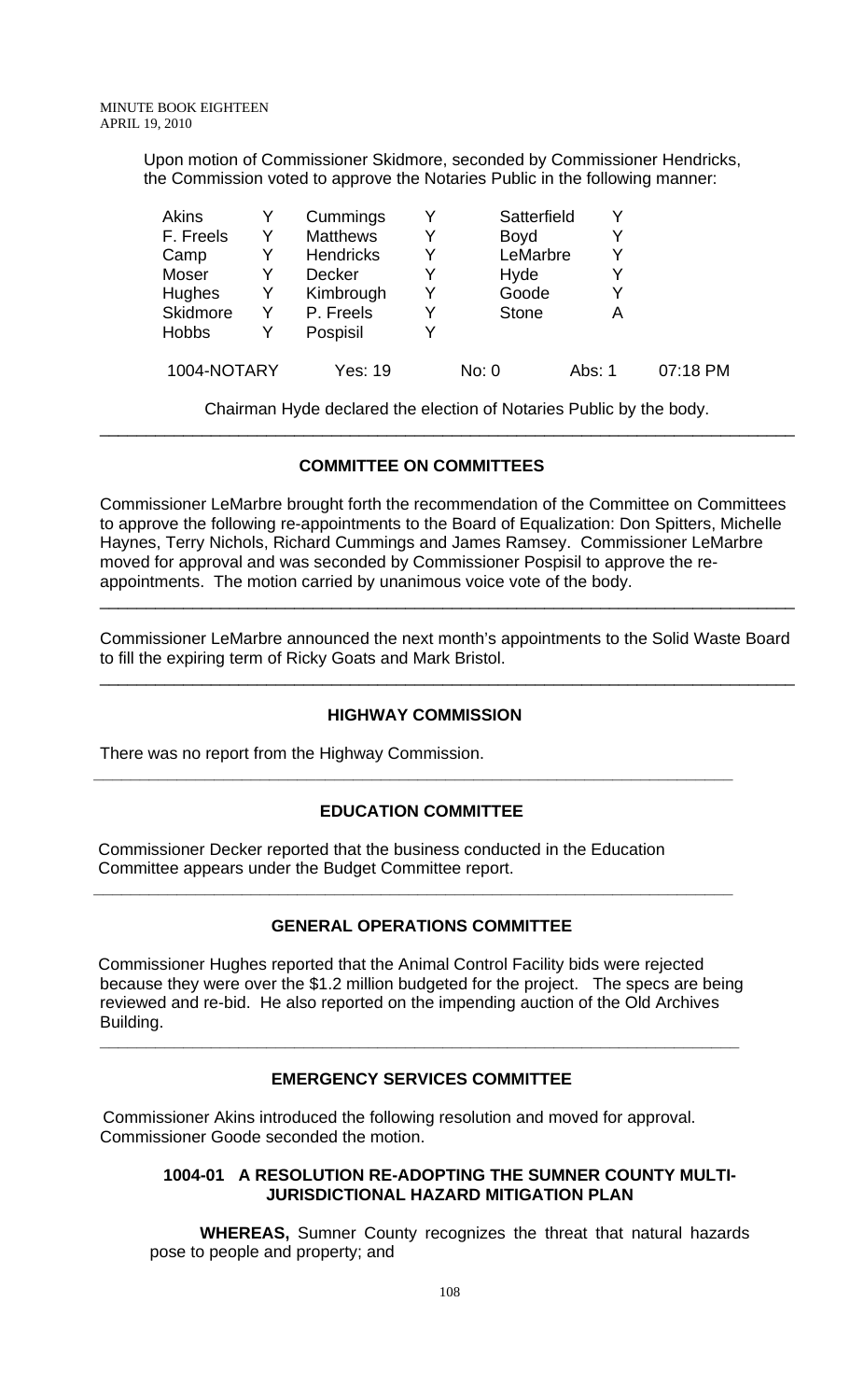**WHEREAS,** undertaking hazard mitigation actions before disasters occur will reduce the potential for harm to people and property and save taxpayer dollars; and

**WHEREAS,** an adopted hazard mitigation plan is required as a condition of future grant funding for mitigation projects; and

**WHEREAS,** Sumner County participated jointly in the planning process with the other local units of government within the county to prepare the Multi-Jurisdictional Hazard Mitigation Plan which can be seen on the Sumner County Website at www.sumnertn.org.

**NOW, THEREFORE, BE IT RESOLVED** by the Sumner County Board of County Commissioners meeting in regular session on this the 19<sup>th</sup> day of April, 2010, that this body re-adopts the Sumner County Multi-Jurisdictional Hazard Mitigation Plan as an official plan; and

**BE IT FURTHER RESOLVED** that the Sumner County Emergency Management Agency will submit on behalf of the participating agencies, the adopted Hazard Mitigation Plan to the Federal Emergency Management Agency officials for final review and approval.

\_\_\_\_\_\_\_\_\_\_\_\_\_\_\_\_\_\_\_\_\_\_\_\_\_\_\_\_\_\_\_\_\_\_\_\_\_\_\_\_\_\_\_\_\_\_\_\_\_\_\_\_\_\_\_\_\_\_\_\_\_\_\_\_

The electronic vote was recorded in the following manner:

| Akins            |         | Fennell      |       | Cummings     |          |
|------------------|---------|--------------|-------|--------------|----------|
| Graves           | Y       | Satterfield  | Y     | F. Freels    | Y        |
| <b>Matthews</b>  | Y       | <b>Boyd</b>  |       | Camp         |          |
| <b>Hendricks</b> | Y       | LeMarbre     | Y     | Moser        | Y        |
| <b>Decker</b>    |         | Hyde         | Y     | Hughes       | Y        |
| Kimbrough        |         | Goode        | Y     | Skidmore     | Y        |
| P. Freels        | Y       | <b>Stone</b> |       | <b>Hobbs</b> |          |
| Pospisil         |         |              |       |              |          |
| 1004-01          | Yes: 22 |              | No: 0 | Abs: $0$     | 07:20 PM |

Chairman Hyde declared the resolution approved by the body.

### **LEGISLATIVE COMMITTEE**

\_\_\_\_\_\_\_\_\_\_\_\_\_\_\_\_\_\_\_\_\_\_\_\_\_\_\_\_\_\_\_\_\_\_\_\_\_\_\_\_\_\_\_\_\_\_\_\_\_\_\_\_\_\_\_\_\_\_\_\_\_\_\_\_\_\_\_\_\_

 Commissioner Pospisil introduced the following resolution and moved for approval. Commissioner Matthews seconded the motion.

## **1004-02 A RESOLUTION DECLARING MAY 1ST AS SILVER STAR BANNER DAY**

 **WHEREAS,** Sumner County has always honored the sacrifice of the men and women in the Armed Forces; and

 **WHEREAS,** the Silver Star Families of America was formed to make sure we remember the blood sacrifice of our wounded and ill by designing and manufacturing a Silver Star Banner and Flag; and

 **WHEREAS,** to date the Silver Star Families of America has freely given thousands of Silver Star Banners to the wounded and their families; and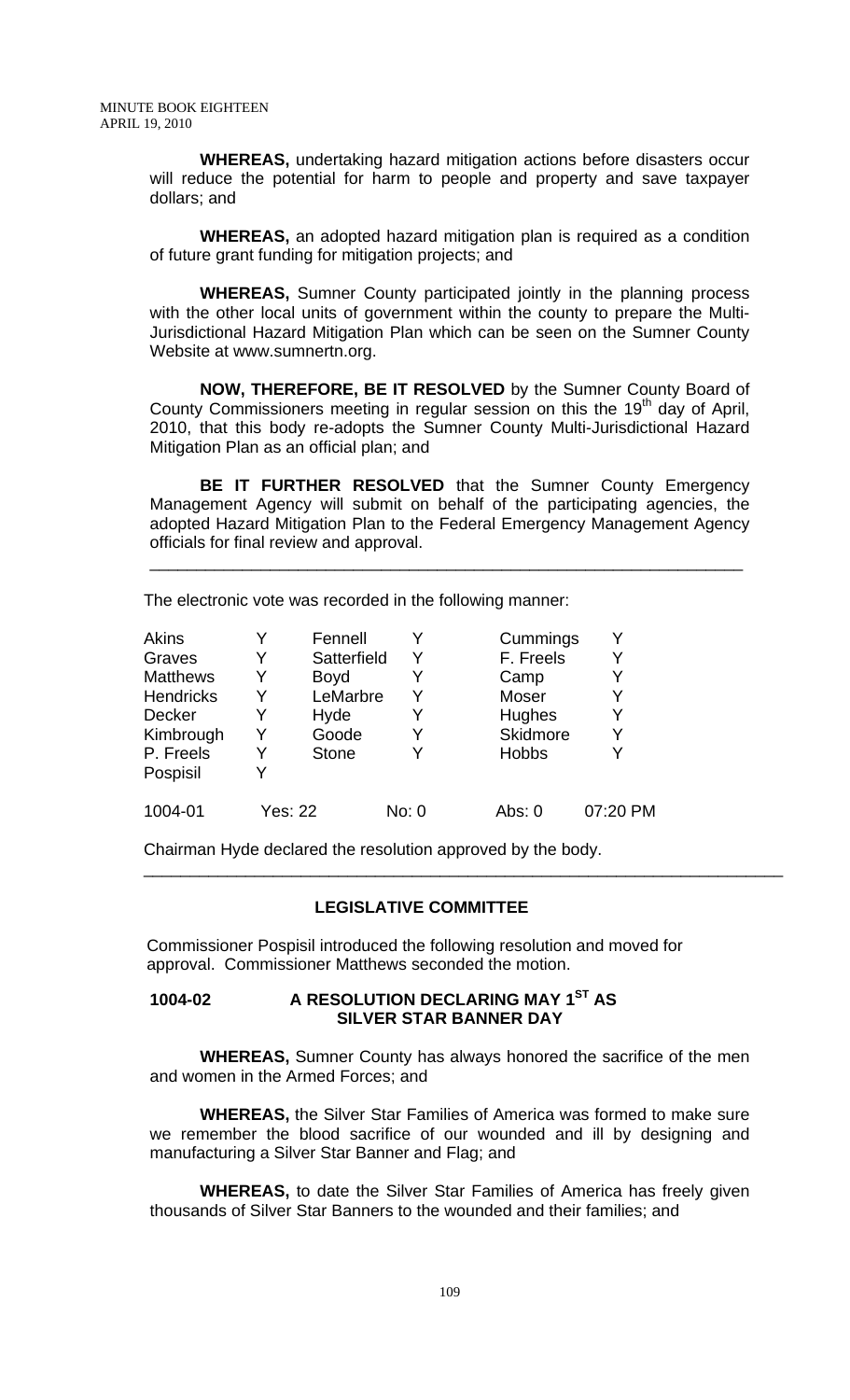**WHEREAS,** the members of the Silver Star Families of America have worked tirelessly to provide the wounded of this Country with Silver Star Banners, Flags and care packages, and

**WHEREAS,** the Silver Star Families of America's sole mission is that every time someone sees a Silver Star Banner in a window or a Silver Star Flag flying, that people remember the sacrifice for this County, State and Nation.

**THEREFORE,** Sumner County does hereby proclaim our appreciation of the Silver Star Families of America and honor their commitment to our wounded Armed Forces members and declare May 1<sup>st</sup> as "SILVER STAR BANNER DAY" and designate that day as the permanent and official day to honor the wounded and ill Soldiers of the County of Sumner; and

**BE IT FURTHER RESOLVED,** that this resolution is to be read and entered on the minutes of this body so as to make it a permanent part of the records.

\_\_\_\_\_\_\_\_\_\_\_\_\_\_\_\_\_\_\_\_\_\_\_\_\_\_\_\_\_\_\_\_\_\_\_\_\_\_\_\_\_\_\_\_\_\_\_\_\_\_\_\_\_\_\_\_\_\_\_\_\_\_\_\_

The electronic vote was recorded in the following manner:

| <b>Akins</b>     | Y | Fennell      |       | Cummings     |          |
|------------------|---|--------------|-------|--------------|----------|
| Graves           | Y | Satterfield  | Y     | F. Freels    |          |
| <b>Matthews</b>  | Y | <b>Boyd</b>  | Y     | Camp         | Y        |
| <b>Hendricks</b> | Y | LeMarbre     | Y     | Moser        |          |
| Decker           | Y | Hyde         | Y     | Hughes       |          |
| Kimbrough        | Y | Goode        | Y     | Skidmore     |          |
| P. Freels        | Y | <b>Stone</b> | Y     | <b>Hobbs</b> |          |
| Pospisil         | Y |              |       |              |          |
| 1004-02          |   | Yes: 22      | No: 0 | Abs: 0       | 07:22 PM |

Chairman Hyde declared the resolution approved by the body.

### **BUDGET COMMITTEE**

 Commissioner Stone introduced the following resolution and moved for approval. Commissioner LeMarbre seconded the motion.

\_\_\_\_\_\_\_\_\_\_\_\_\_\_\_\_\_\_\_\_\_\_\_\_\_\_\_\_\_\_\_\_\_\_\_\_\_\_\_\_\_\_\_\_\_\_\_\_\_\_\_\_\_\_\_\_\_\_\_\_\_\_\_\_\_\_\_\_\_

### **1004-03 A RESOLUTION APPROVING A CHANGE ORDER REQUEST IN THE AMOUNT OF \$41,363.00 WITH APPROPRIATION FROM EXISTING FUNDS AND THE 2010 BOND ALLOCATION FOR DRAKES CREEK MIDDLE SCHOOL FIELD GRADING AND SETTING TABULATION POLICIES**

 **BE IT RESOLVED** by the Sumner County Board of County Commissioners meeting in regular session on this the 19<sup>th</sup> day of April, 2010 that this body hereby approves the change order in the amount of \$41,363.00 for Drakes Creek Middle School as shown on the attached schedule; and

**BE IT FURTHER RESOLVED** that the funds will first be paid from the previously appropriated funds for the construction of Drakes Creek Middle School with the remaining funds to be paid from the previously allocated funds from the 2010 Bond Allocation; and

**BE IT FURTHER RESOLVED** that the Finance Department is to create and distribute as needed, a tabulation of all funds paid from the 2010 Bond Allocation and the balances remaining in same.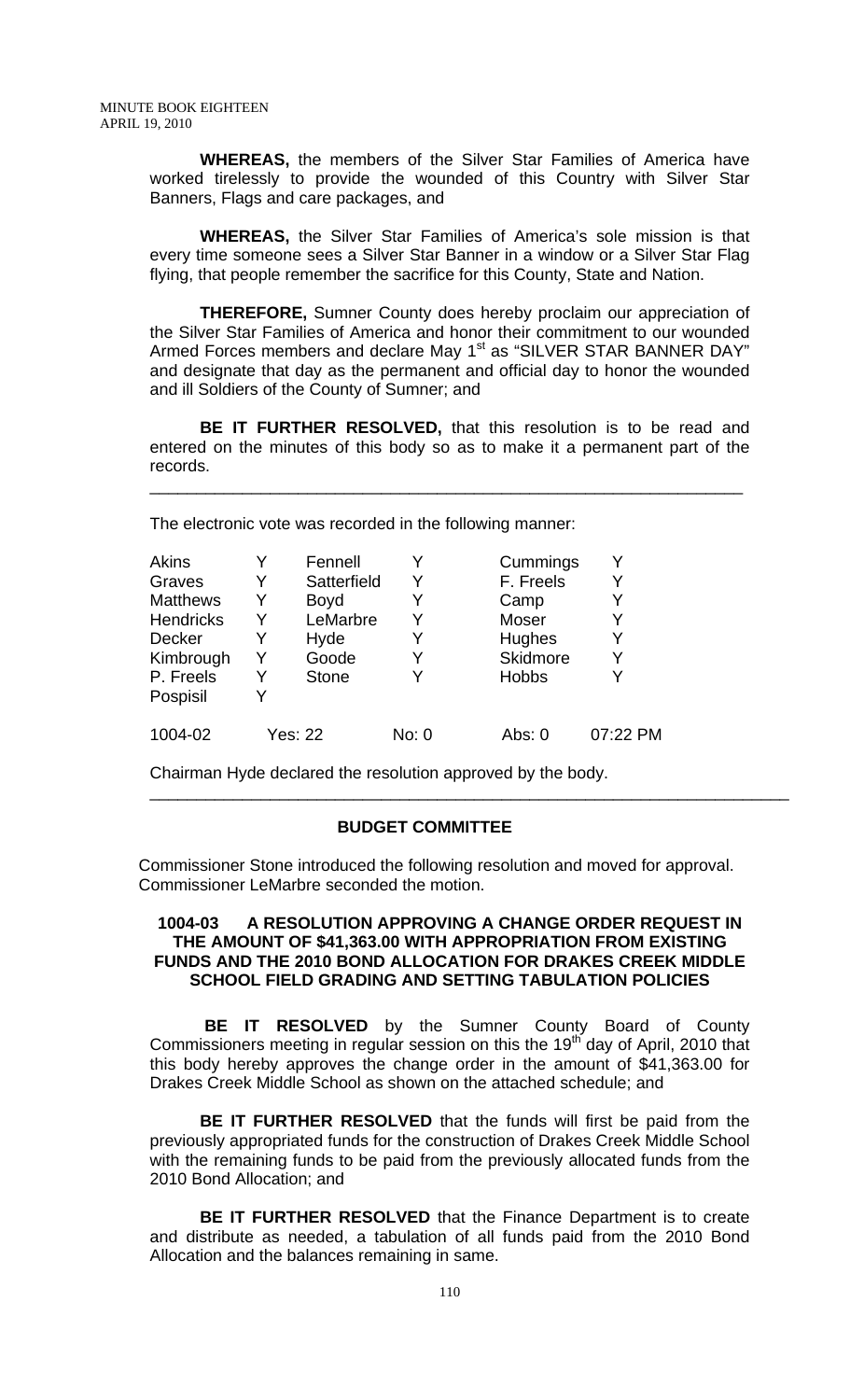| Akins            | Y              | Fennell     | Y     | Cummings        | Y        |
|------------------|----------------|-------------|-------|-----------------|----------|
| Graves           |                | Satterfield | Y     | F. Freels       |          |
| <b>Matthews</b>  |                | Boyd        | Y     | Camp            |          |
| <b>Hendricks</b> |                | LeMarbre    | Y     | <b>Moser</b>    |          |
| <b>Decker</b>    |                | Hyde        | Y     | Hughes          |          |
| Kimbrough        |                | Goode       | Y     | <b>Skidmore</b> |          |
| P. Freels        |                | Stone       | Y     | <b>Hobbs</b>    |          |
| Pospisil         |                |             |       |                 |          |
| 1004-03          | <b>Yes: 22</b> |             | No: 0 | Abs: 0          | 07:24 PM |
|                  |                |             |       |                 |          |

\_\_\_\_\_\_\_\_\_\_\_\_\_\_\_\_\_\_\_\_\_\_\_\_\_\_\_\_\_\_\_\_\_\_\_\_\_\_\_\_\_\_\_\_\_\_\_\_\_\_\_\_\_\_\_\_\_\_\_\_\_\_\_\_

The electronic vote was recorded in the following manner:

Chairman Hyde declared the resolution approved by the body.

 Commissioner Stone introduced the following resolution and moved for approval. Commissioner Hobbs seconded the motion.

### **1004-04 A RESOLUTION APPROPRIATING \$194,724.00 AND \$431,700.00 FROM THE COUNTY GENERAL FUND FOR THE STATION CAMP GREENWAY PROJECT WITH REPAYMENT FROM ARRA AND RELATED GRANTS**

\_\_\_\_\_\_\_\_\_\_\_\_\_\_\_\_\_\_\_\_\_\_\_\_\_\_\_\_\_\_\_\_\_\_\_\_\_\_\_\_\_\_\_\_\_\_\_\_\_\_\_\_\_\_\_\_\_\_\_\_\_\_\_\_\_\_\_\_\_

**WHEREAS,** this body has previously approved the grants for a Sumner County Greenway and has approved and accepted various grants and donations to facilitate this project; and

**WHEREAS,** these funds must be expended before the county will be repaid the sum.

**THEREFORE BE IT RESOLVED** by the Sumner County Board of County Commissioners meeting in regular session on this the 19<sup>th</sup> day of April, 2010 that this body does hereby appropriate \$194,724.00 and \$431,700.00 from the County General Fund when needed for payment of previously approved and accepted greenway grants with reimbursement to be received when ARRA and related grants are collected; and

**BE IT FURTHER RESOLVED** that funds shall be allocated as followed:

| 101-47303-ARRA Grant TDOT-Greenway                     | \$194,724.00                |
|--------------------------------------------------------|-----------------------------|
| 101-58803-ARRA Grant<br>(Engineers) 321<br>(Other) 399 | \$148,241.00<br>\$46,483.00 |
| 101-47304-ARRA Grant DOE-Greenway                      | \$431,700.00                |
| 101-58804-ARRA Grant<br>(Engineer) 321                 | \$431,700.00                |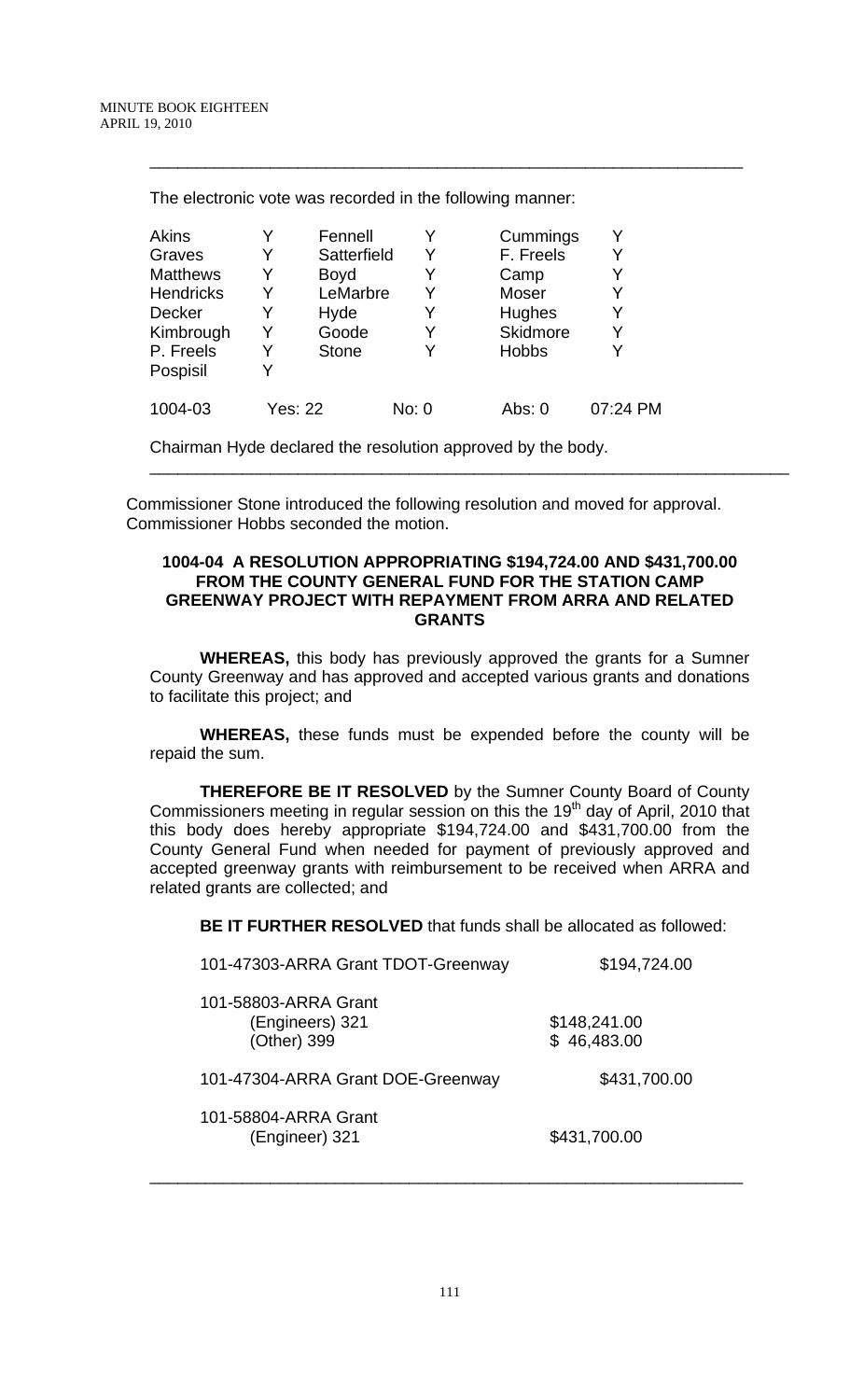The electronic vote was recorded in the following manner:

| <b>Akins</b> | Fennell        |       | Graves           |          |
|--------------|----------------|-------|------------------|----------|
| Satterfield  | F. Freels      |       | <b>Matthews</b>  |          |
| <b>Boyd</b>  | Camp           | Y     | <b>Hendricks</b> |          |
| LeMarbre     | Moser          | Y     | <b>Decker</b>    |          |
| Hyde         | Hughes         |       | Kimbrough        |          |
| Goode        | Skidmore       | v     | P. Freels        |          |
| <b>Stone</b> | <b>Hobbs</b>   |       | Pospisil         |          |
| 1004-04      | <b>Yes: 21</b> | No: 0 | Abs: $0$         | 07:24 PM |

Chairman Hyde declared the resolution approved by the body.

Commissioner Stone reported on collections made under the Voluntary Tax Act. \_\_\_\_\_\_\_\_\_\_\_\_\_\_\_\_\_\_\_\_\_\_\_\_\_\_\_\_\_\_\_\_\_\_\_\_\_\_\_\_\_\_\_\_\_\_\_\_\_\_\_\_\_\_\_\_\_\_\_\_\_\_\_

\_\_\_\_\_\_\_\_\_\_\_\_\_\_\_\_\_\_\_\_\_\_\_\_\_\_\_\_\_\_\_\_\_\_\_\_\_\_\_\_\_\_\_\_\_\_\_\_\_\_\_\_\_\_\_\_\_\_\_\_\_\_\_

# **CONSENT AGENDA**

 Commissioner Stone introduced the following resolution and moved for approval. Commissioner Graves seconded the motion.

## **1004-05 A RESOLUTION ALLOWING THE TRUSTEE'S OFFICE A CREDIT IN THE FINAL SETTLEMENT OF THE 2008 PROPERTY TAX ROLL TOTALING \$93,254.94 DUE TO CHANGES OF ERRORS AND RELEASES**

 **WHEREAS**, Section 5-5-124, of the Tennessee Code Annotated, allows the Trustee of Sumner County, Tennessee, to obtain credit in final settlement of the 2008 property tax roll totaling \$93,254.94; and

**WHEREAS**, this amount represents changes due to errors and releases made by the Tax Assessor of Sumner County, Tennessee, State Board of Equalization, and Assessment Appeal Commission;

**NOW, THEREFORE, BE IT RESOLVED** by the Sumner County Board of County Commissioners meeting in regular session on this the  $19<sup>th</sup>$  day of April, 2010, that this body does hereby allow the Trustee of Sumner County, Tennessee, a credit in the final settlement of the 2008 property tax roll totaling \$93,254.94 due to changes of errors and releases (a list of which is attached).

\_\_\_\_\_\_\_\_\_\_\_\_\_\_\_\_\_\_\_\_\_\_\_\_\_\_\_\_\_\_\_\_\_\_\_\_\_\_\_\_\_\_\_\_\_\_\_\_\_\_\_\_\_\_\_\_\_\_\_\_\_\_\_\_

## **1004-06 A RESOLUTION FOR 2008 PROPERTY TAX ROLL PICK-UPS SETTLEMENT**

 **WHEREAS**, Section 5-5-124, of the Tennessee Code Annotated, allows the Trustee of Sumner County, Tennessee to obtain credit in final settlement of the 2008 property tax roll totaling \$68,999.68; and

**WHEREAS**, this amount represents changes due to pick-ups added by the Tax Assessor of Sumner County, Tennessee, State Board of Equalization, and Assessment Appeal Commission.

**NOW, THEREFORE, BE IT RESOLVED**, by the Sumner County Board of County Commissioners meeting in regular session on this the 19<sup>th</sup> day of April, 2010, that this body does hereby allow the Trustee of Sumner County, Tennessee, a credit in the final settlement of the 2008 property tax roll totaling \$68,999.68 due to pick-ups added.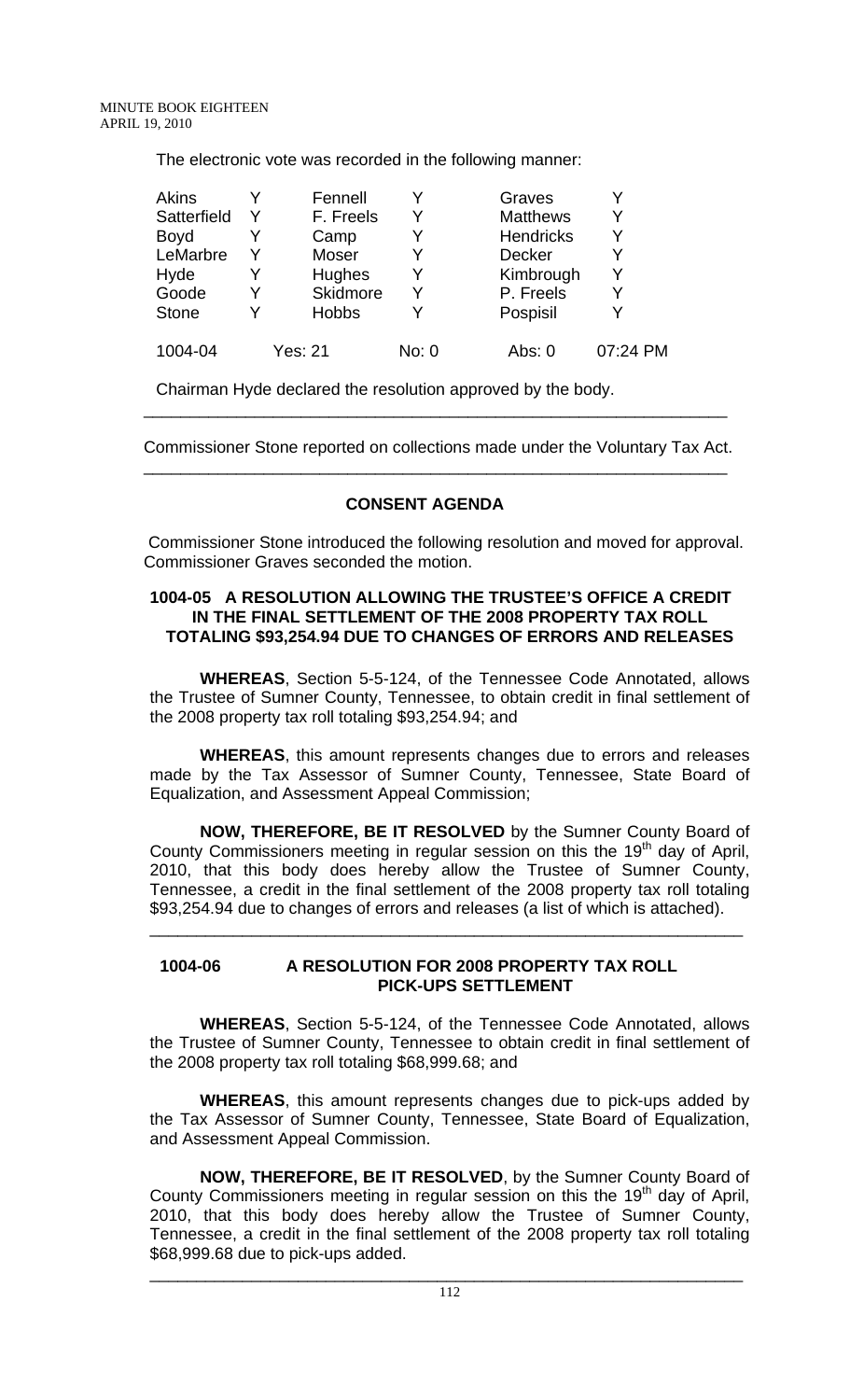### **1004-07 A RESOLUTION APPROVING THE FISCAL YEAR 2009-2010 SUMNER COUNTY BOARD OF EDUCATION GENERAL PURPOSE SCHOOL FUND BUDGET AMENDMENTS AND APPROPRIATING AND/OR TRANSFERRING SUCH FUNDS AS REQUIRED**

 **BE IT RESOLVED** by the Sumner County Board of County Commissioners meeting in regular session on this the 19<sup>th</sup> day of April, 2010 that this body hereby approves the 2009-2010 Sumner County Board of Education General Purpose School Fund Budget Amendments and appropriates and/or transfers such funds among the various accounts as shown on the attached schedules which are hereby incorporated as a part of this resolution.

\_\_\_\_\_\_\_\_\_\_\_\_\_\_\_\_\_\_\_\_\_\_\_\_\_\_\_\_\_\_\_\_\_\_\_\_\_\_\_\_\_\_\_\_\_\_\_\_\_\_\_\_\_\_\_\_\_\_\_\_\_\_\_\_

### **1004-08 A RESOLUTION APPROVING THE FISCAL YEAR 2009-2010 SUMNER COUNTY BOARD OF EDUCATION FEDERAL PROJECTS BUDGET AMENDMENTS AND APPROPRIATING AND/OR TRANSFERRING SUCH FUNDS AS REQUIRED**

 **BE IT RESOLVED** by the Sumner County Board of County Commissioners meeting in regular session on this the 19<sup>th</sup> day of April, 2010 that this body hereby approves the 2009-2010 Sumner County Board Federal Projects Budget Amendments and appropriates and/or transfers such funds among the various accounts as shown on the attached schedule which is hereby incorporated as a part of this resolution.

## **1004-09 A RESOLUTION APPROPRIATING \$35,000.00 FROM HEALTH INSURANCE-JAIL ACCOUNT TO HEALTH INSURANCE-ACCOUNT FOR THE SHERIFF'S OFFICE**

\_\_\_\_\_\_\_\_\_\_\_\_\_\_\_\_\_\_\_\_\_\_\_\_\_\_\_\_\_\_\_\_\_\_\_\_\_\_\_\_\_\_\_\_\_\_\_\_\_\_\_\_\_\_\_\_\_\_\_\_\_\_\_\_

**BE IT RESOLVED** by the Sumner County Board of County Commissioners meeting in regular session on this the 19<sup>th</sup> day of April, 2010, that this body hereby appropriates \$35,000.00 from Health Insurance-Jail to Health Insurance-Account for the Sheriff's Office as shown on attached schedule.

## **1004-10 A RESOLUTION GRANTING A HIRING POLICY EXEMPTION FOR THE SUMNER COUNTY LIBRARY**

\_\_\_\_\_\_\_\_\_\_\_\_\_\_\_\_\_\_\_\_\_\_\_\_\_\_\_\_\_\_\_\_\_\_\_\_\_\_\_\_\_\_\_\_\_\_\_\_\_\_\_\_\_\_\_\_\_\_\_\_\_\_\_

 **BE IT RESOLVED** by the Sumner County Board of County Commissioners meeting in regular session on this the  $19<sup>th</sup>$  day of April, 2010 that this body hereby grants a hiring policy exemption for the Sumner County Libraries in order to fill a clerk position in Portland and allow for a temporary 10% salary increase for the interim head librarian at the Gallatin Library and Hendersonville Library.

**BE IT FURTHER RESOLVED** that these exceptions will be funded from the existed budget allocations.

\_\_\_\_\_\_\_\_\_\_\_\_\_\_\_\_\_\_\_\_\_\_\_\_\_\_\_\_\_\_\_\_\_\_\_\_\_\_\_\_\_\_\_\_\_\_\_\_\_\_\_\_\_\_\_\_\_\_\_\_\_\_\_\_

### **1004-11 A RESOLUTION DECLARING VARIOUS OFFICE ITEMS AS SURPLUS AND AUTHORIZING SALE OF SAME PURSUANT TO EXISITINGPOLICIES AND PROCEDURES FOR THE PORTLAND PUBLIC LIBRARY**

 **BE IT RESOLVED** by the Sumner County Board of County Commissioners meeting in regular session on this the 19<sup>th</sup> day of April, 2010 that this body does hereby declare various office items from the Portland Public Library as surplus as shown on the attachments herewith; and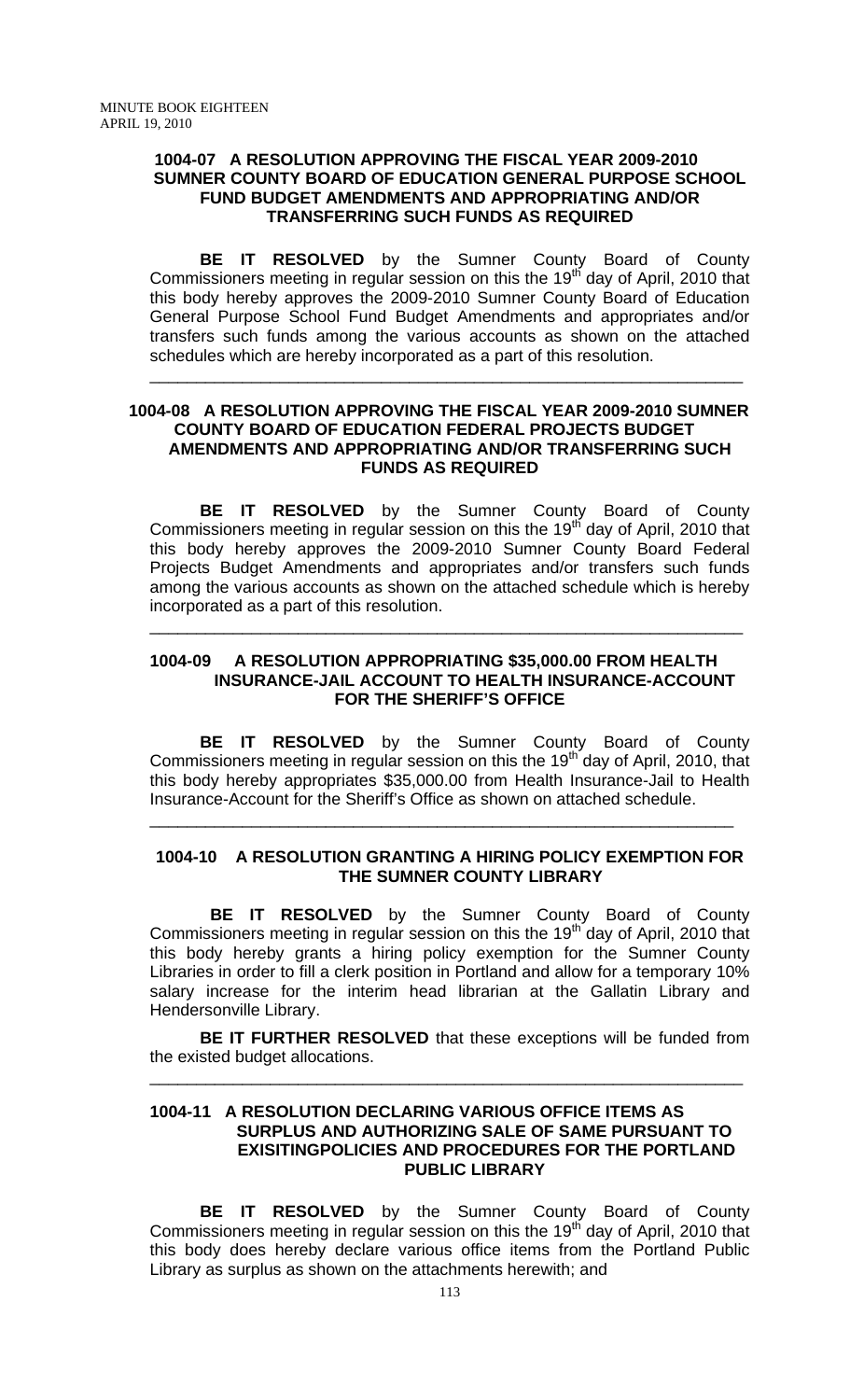**BE IT FURTHER RESOLVED,** that the sale or disposal of the same is authorized pursuant to existing policies and procedures.

\_\_\_\_\_\_\_\_\_\_\_\_\_\_\_\_\_\_\_\_\_\_\_\_\_\_\_\_\_\_\_\_\_\_\_\_\_\_\_\_\_\_\_\_\_\_\_\_\_\_\_\_\_\_\_\_\_\_\_\_\_\_\_\_

### **1004-12 A RESOLUTION DECLARING VARIOUS ITEMS FROM THE HEALTH DEPARTMENT AS SURPLUS AND AUTHORIZING DISPOSAL OR SALE OF SAME PURSUANT TO EXISITING POLICIES AND PROCEDURES**

 **BE IT RESOLVED** by the Sumner County Board of County Commissioners meeting in regular session on this the 19<sup>th</sup> day of April, 2010 that this body does hereby declare the items from the Health Department as surplus as shown on the attachments; and

**BE IT FURTHER RESOLVED,** that the disposal or sale of the same is authorized pursuant to existing policies and procedures.

\_\_\_\_\_\_\_\_\_\_\_\_\_\_\_\_\_\_\_\_\_\_\_\_\_\_\_\_\_\_\_\_\_\_\_\_\_\_\_\_\_\_\_\_\_\_\_\_\_\_\_\_\_\_\_\_\_\_\_\_\_\_\_\_

### **1004-13 A RESOLUTION DECLARING VARIOUS ITEMS FROM THE FINANCE DEPARTMENT AS SURPLUS AND AUTHORIZING DISPOSAL OR SALE OF SAME PURSUANT TO EXISITING POLICIES AND PROCEDURES**

 **BE IT RESOLVED** by the Sumner County Board of County Commissioners meeting in regular session on this the 19<sup>th</sup> day of April, 2010 that this body does hereby declare the items from the Finance Department as surplus as shown on the attachments; and

**BE IT FURTHER RESOLVED,** that the disposal or sale of the same is authorized pursuant to existing policies and procedures.

\_\_\_\_\_\_\_\_\_\_\_\_\_\_\_\_\_\_\_\_\_\_\_\_\_\_\_\_\_\_\_\_\_\_\_\_\_\_\_\_\_\_\_\_\_\_\_\_\_\_\_\_\_\_\_\_\_\_\_\_\_\_\_\_

### **1004-14 A RESOLUTION DECLARING VARIOUS ITEMS FROM THE HENDERSONVILLE LIBRARY TO BE AUTHORIZED FOR DISPOSAL OR SALE OF SAME PURSUANT TO EXISTING POLICIES AND PROCEDURES**

 **BE IT RESOLVED** by the Sumner County Board of County Commissioners meeting in regular session on this the 19th day of April, 2010, that this body hereby declares various items, as shown on the attachment, from the Hendersonville Library as surplus or salvage; and

**BE IT FURTHER RESOLVED** that the sale or disposal of the same is authorized pursuant to existing policies and procedures.

\_\_\_\_\_\_\_\_\_\_\_\_\_\_\_\_\_\_\_\_\_\_\_\_\_\_\_\_\_\_\_\_\_\_\_\_\_\_\_\_\_\_\_\_\_\_\_\_\_\_\_\_\_\_\_\_\_\_\_\_\_\_\_\_\_\_

# **PROPERTY TAX REFUNDS**

The following property tax refunds were included on the Consent Agenda:

| a)           | Economou, Judith G. Estate            |    | \$5,832.73  |
|--------------|---------------------------------------|----|-------------|
| b)           | Kroger Limited Partnership I          |    | \$12,124.80 |
| $\mathbf{C}$ | McKinney, Jason A etux Christy L.     | \$ | 155.61      |
| d)           | New Vision Ministries of Westmoreland | \$ | 1.80        |
| e)           | Pitt, Jasper D.                       | S  | 398.10      |
| f            | Portland Church of Nazarene Inc.      | \$ | 495.60      |
| g)           | TN Lodge #1 and Nash Encamp #1        |    | \$1,327.26  |
|              | h) TN Metro Holdings XII, LLC.        |    | \$18,436.97 |